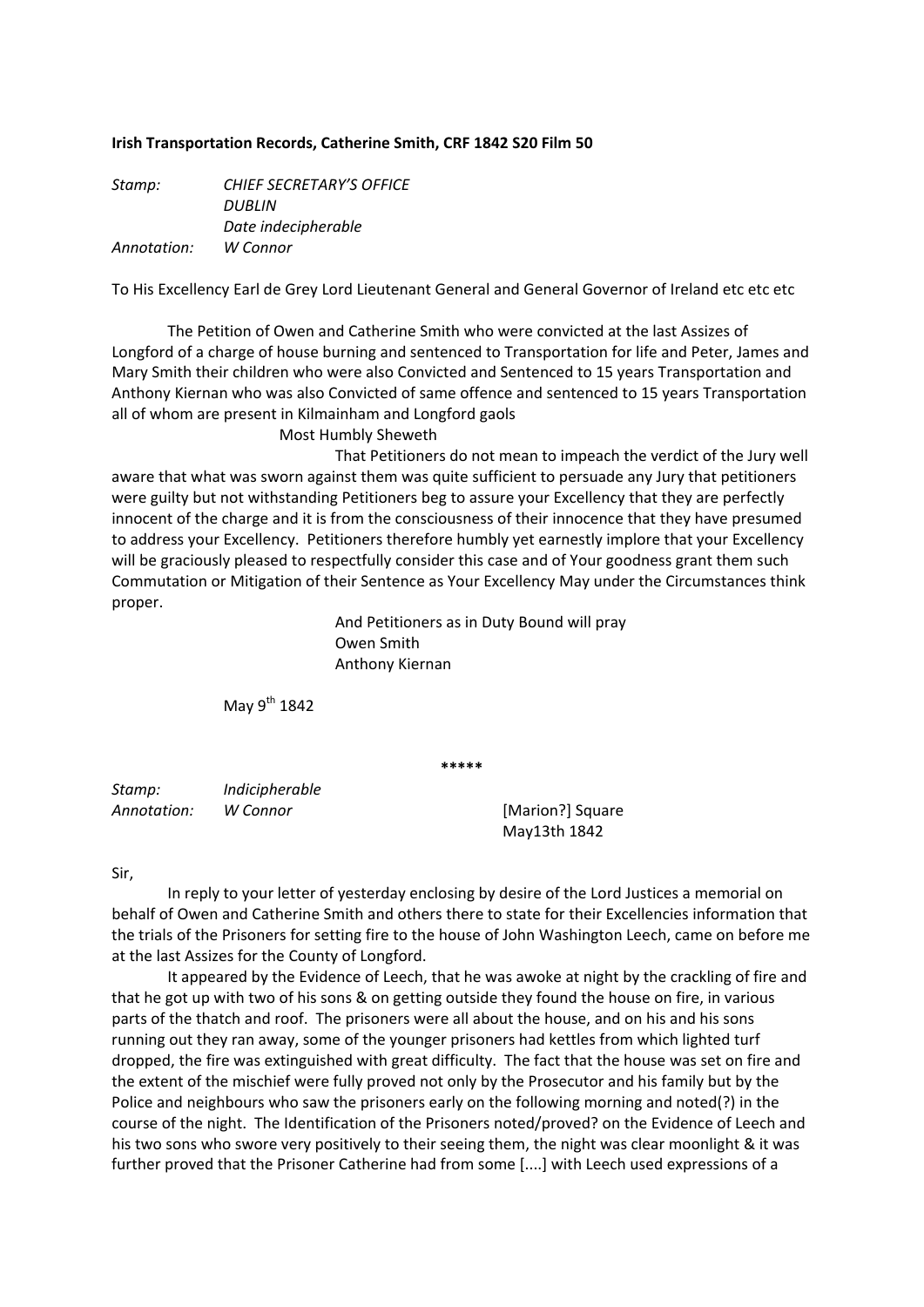[threat?] that he should suffer for it in his bed, the prisoners were defended by Counsel & the prisoner Owen produced witnesses to an alibi, I left the case to the Jury upon the [....] of the Prisoners telling them that they must be satisfied that there was no mistake, or that they ought not to find a verdict of guilty –

The Jury found them all guilty and having no reason I think that they had come to a wrong conclusion, and considering the severity of the offence, to which human life might in all probability have been the sacrifice, I sentenced the older prisoners Owen & Catherine Smith who were the father and mother of the other Prisoners Smith and the Master and the Mistress of the Prison Kiernan to Transportation for Life & the other convicts to Transportation for fifteen years. I would here observe to their Excellencies that although the younger prisoners, from the part they had taken in the transaction were in my mind proper objects at least legally for consideration, yet that some excuse might perhaps be found in the relationship in which they stood to the Elder Prisoners & that on that account I should have been disposed at least with regard to the younger female maids not to have ordered them to be removed from this country if I had thought that they would have remained here with any advantage to themselves but from what I learned at the time from those who appeared to know the country, it was not to be expected that their staying here would be attended with good results and the whole family seemed to regard the separation of the parents from their children to different countries a great aggravation of the punishment, the Mother Catherine Smith earnestly entreating me that her younger children, unconvicted two I believe in number might be sent out with them. I therefore passed sentence of Transportation for fifteen years: the shortest period the Statute allowed me upon the younger convicts including the Prisoner Kiernan as to whom at all costs I should have passed sentence of Transportation, and I should have been glad to find that the unconvicted children if it be possible should not be separated from the Mother if that is still their desire & that if their unfortunate parent , I am sorry to report to their Excellencies that the state of the crime in the County of Longford at the last Assize was such as to require example.

> I return this memorial And have the honor to be Sir Your obedient Servant Richard Pennefather

The indictment did not lay the offence capitally

E. Lucas Esq<sup>re</sup>

\*\*\*\*\*

*Stamp: CHIEF SECRETARY'S OFFICE DUBLIN 42 MAY 19 Annotation: W Connor*

> Longford Gaol 18<sup>th</sup> May 1842

Sir

In answer to your letter of the  $16<sup>th</sup>$  Instant relative to Catherine Smith a prisoner under sentence of transportation in this Gaol.

I beg to state to you for the information of the Lord Justice that the prospects of the prisoners children are very bad – not having anything of their own to depend upon and their relations are too poor to assist them. Their names and ages are as follows